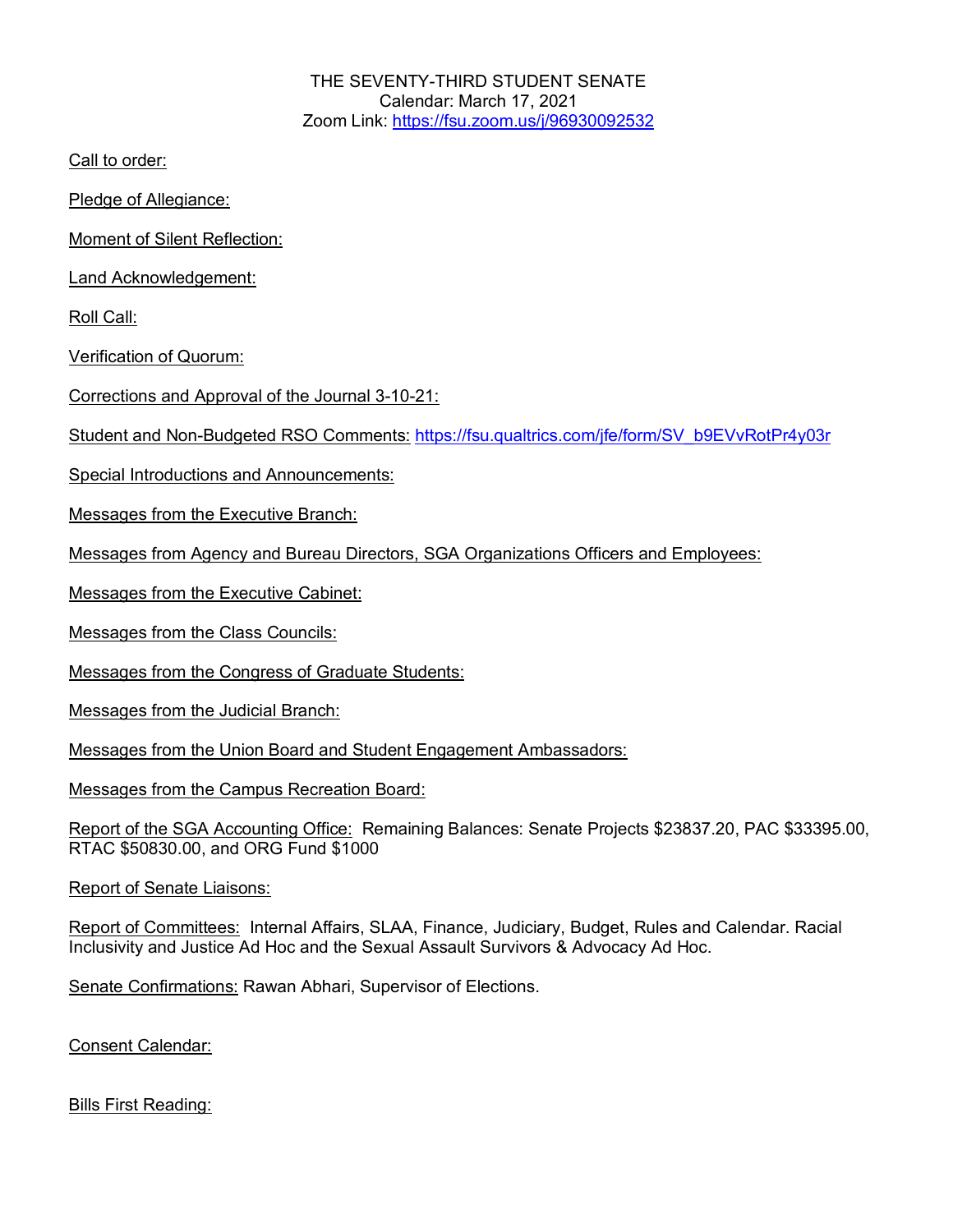| Bill 3<br>Sponsored by Senator Villacorta (P)<br>Updating the list of major offices to preserve checks and balances and<br>address conflicts of interest. REFERRED TO JUDICIARY 01.13. TABLED IN<br>JUDICIARY, 01.22., 01.26., 02.22., 03.01., 03.10.                                                                                    |                                                                                         |  |
|------------------------------------------------------------------------------------------------------------------------------------------------------------------------------------------------------------------------------------------------------------------------------------------------------------------------------------------|-----------------------------------------------------------------------------------------|--|
| <b>Bill 17</b><br>Sponsored Senator England, Nemeth (P), Martin, J. Hitchcock (Co)<br>Transferring \$1,720 in Senate Project funds to the Center for Leadership & Social<br>Change to fund the purchasing of graduation stoles for the V-rak-ke-ce-tv cultural<br>graduation.                                                            | REFERRED TO SLAA THEN BUDGET, 03.03. PASSED IN SLAA, 03.09. TABLED                      |  |
| <b>IN BUDGET, 03.09.</b>                                                                                                                                                                                                                                                                                                                 |                                                                                         |  |
| <b>Bill 21</b><br>Sponsored Senator Daraldik (P), A. Gonzalez, Hunter, R. Gonzales, Ramos, Roy,<br>Preshia, Lessard, Stults, Nasworthy (Co)<br>Establishing the Arab Student Union as a SGA Agency at the 2021 Spring SGA<br>Inauguration. REFERRED TO BUDGET THEN SLAA, INTERNAL AFFAIRS,<br>JUDICIARY, 03.03. TABLED IN BUDGET, 03.09. |                                                                                         |  |
| Sponsored Senator Marcus, Hunter (P)<br>Bill 22<br>REFERRED TO JUDICIARY THEN FINANCE, 03.03. TABLED IN JUDICIARY,<br>03.10.                                                                                                                                                                                                             | Banning the purchase and use of disposable plastic water bottles with A&S Monies.       |  |
| <b>Bill 23</b><br>Murcia, Villacorta, Arutt, Stults<br>Allocating Senate Project Funds to Planned Parenthood Generation Action for the<br>second installation of changing tables in highly trafficked bathrooms on campus.<br>REFERRED TO SLAA THEN BUDGET, 03.10.                                                                       | Sponsored Senator Marcus (P), Randall, Tackett, Soto, Ramos, Nasworthy, Lessard,        |  |
| <b>Bill 24</b><br>Sponsored Senator Little, Ramos (P), Marcus (Co)<br>Golden Torch Lecture Series in Statutes.                                                                                                                                                                                                                           | Officially correcting the nomenclature of the former Golden Tribe Lecture Series to the |  |
| <b>Bill 25</b><br>Sponsored Senator Ramos, Marcus (P), Little (Co)<br>Correcting Student Body Statutes to reflect the correct nomenclature of FSU<br>Homecoming's signature event, Homecoming Live.                                                                                                                                      |                                                                                         |  |
| <b>Bill 26</b><br>Sponsored Senator Linsky (P)                                                                                                                                                                                                                                                                                           | To ensure that records of official SGA meetings are kept, maintained, and publicized.   |  |
| <b>Bill 27</b><br>Sponsored Senator Tackett (P), Arutt, Stults, Linsky (Co)<br>sustaining supplies through summer and initiatives to destigmatize student hunger                                                                                                                                                                         | Transferring \$845.60 from Senate Projects to the Food for Thought Pantry to support    |  |
| <b>Bills Second Reading:</b>                                                                                                                                                                                                                                                                                                             |                                                                                         |  |

Bill 19 Sponsored Senator Stinson, Linsky (P) Elucidating the legislative subpoena powers vested in the Senate by the Student Body Constitution, subject to limited oversight by the University General Counsel. **REFERRED TO SLAA THEN JUDICIARY, 03.03. PASSED IN SLAA, 03.09. PASSED IN JUDICIARY, 03.10. TABLED ON THE FLOOR, 03.10.**

## Constitutional Amendments: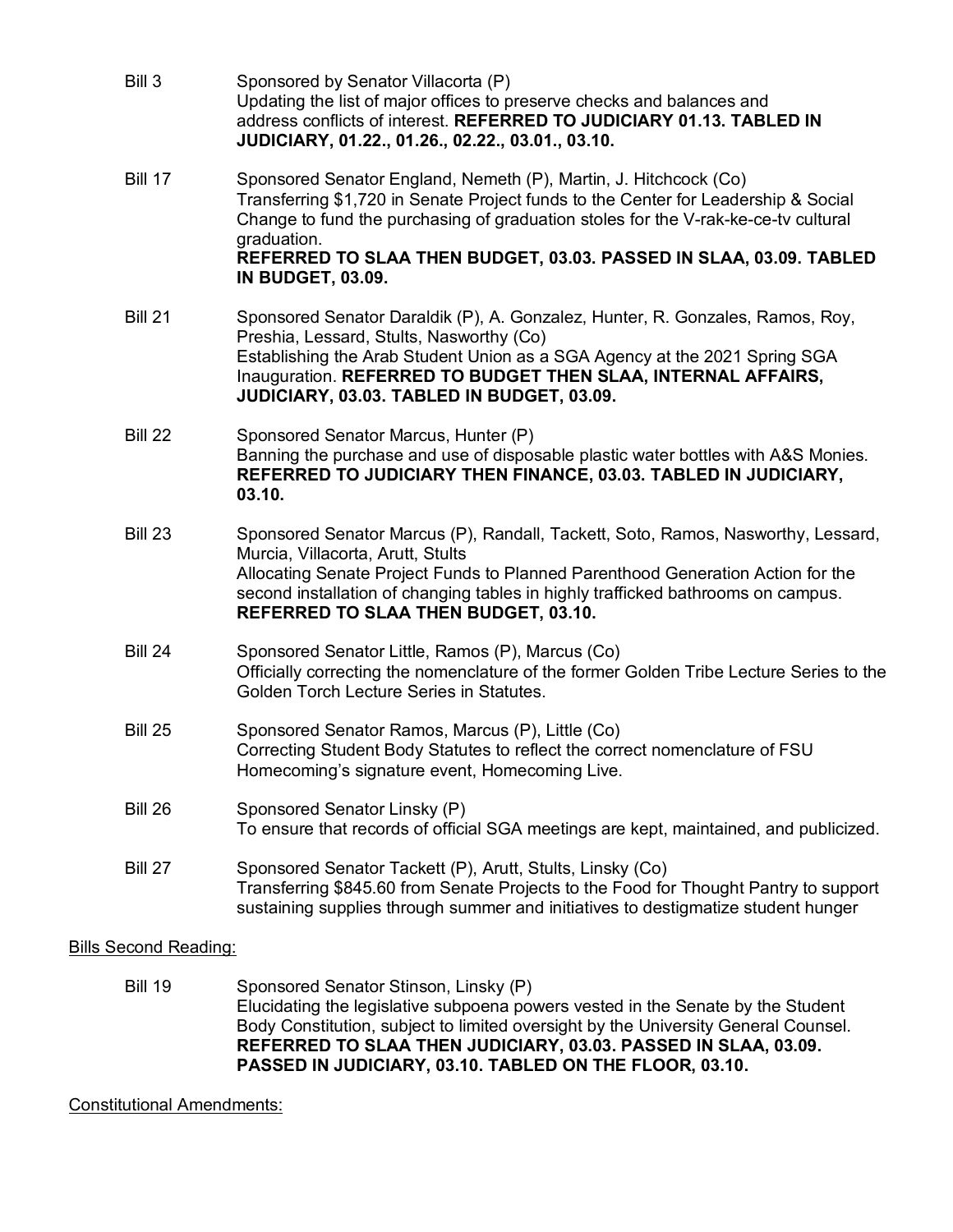| Amendment 8          |  | Sponsored Senator Boole (P)<br>Revising Article III, Sections 2, 3 revising cabinet positions to be elected rather than<br>appointed. REFERRED TO JUDICIARY, 03.03. TABLED IN JUDICIARY, 03.10.                                                                                                                                                                    |
|----------------------|--|--------------------------------------------------------------------------------------------------------------------------------------------------------------------------------------------------------------------------------------------------------------------------------------------------------------------------------------------------------------------|
| Resolutions:         |  |                                                                                                                                                                                                                                                                                                                                                                    |
| <b>Resolution 4</b>  |  | Sponsored Senator Villacorta (P)<br>Amending Senate structure and composition about who should run the meeting<br>during the transition of senate and vacancies. REFERRED TO RULES &<br>CALENDAR 01.13. TABLED IN RULES & CALENDAR 01.20., 01.27., 02.01.,<br>02.03., 02.10., 02.17., 02.23, 03.09, 03.10.                                                         |
| <b>Resolution 17</b> |  | Sponsored by Senator Daraldik (P)<br>The 73 <sup>rd</sup> Senate to implore the SGA Executive Branch, FSU Administration, and other<br>FSU entities to rescind support of the IHRA Definition of Antisemitism and further<br>support the Palestinian community in free-speech. REFERRED TO SLAA, 02.10.<br>TABLED IN SLAA, 02.16., 02.23., 03.09.                  |
| <b>Resolution 18</b> |  | Sponsored by Senator Daraldik (P)<br>Calling on the FSU Administration and Board of Trustees to review and withdraw<br>investments from corporations deemed unethical by the FSU student community.<br>REFERRED TO SLAA, 02.10. TABLED IN SLAA, 02.16., 02.23., 03.09.                                                                                             |
| <b>Resolution 24</b> |  | Sponsored Senator Stinson (P)<br>Calling on the 73 <sup>rd</sup> Senate to play an active role in honoring the life and legacy of Tom<br>Idowu and further preventing cardiac arrest through the Tom Project initiatives.<br>REFERRED TO SLAA, 03.03., TABLED IN SLAA, 03.09.                                                                                      |
| <b>Resolution 26</b> |  | Sponsored Senator England, Stinson (P), Mougey (Co)<br>Showing the 73 <sup>rd</sup> Senate's support of the proposed increase in the Student Local<br>Fees. REFERRED TO SLAA THEN FINANCE, 03.03. TABLED IN SLAA, 03.09.                                                                                                                                           |
| <b>Resolution 27</b> |  | Sponsored Senator England, Lessard (P), Bergen, Cubas, Martin, Nemeth, Randall,<br>Rossi, Schaler, Soto, Stinson, West (Co)<br>Implementing an 11:00pm adjournment to Wednesday night Student Senate meetings<br>and outlining procedure for meeting extension and suspension.<br><b>REFERRED TO RULES AND CALENDAR, 03.10.</b>                                    |
| <b>Resolution 28</b> |  | Sponsored Senator Little, Marcus (P), Soto, Rodriguez, Stults, Murcia, Lessard.<br>Flashman, Ramos (Co)<br>Condemning SB 86 entitled "Student Financial Aid" for limiting or removing Bright<br>Futures Scholarships and financial aid for select majors arbitrarily considered "not<br>directly employable."<br>REFERRED TO SLAA, THEN RULES AND CALENDAR, 03.10. |
| <b>Resolution 29</b> |  | Sponsored Senator Daraldik, Flashman (P), Marcus, Villacorta (Co)<br>Imploring the 73 <sup>rd</sup> Senate to adopt the APPG definition of Islamophobia and its<br>contemporary examples and condemning Ryan Fournier and CJ Pearson for their<br>public attacks on student Senators.<br>REFERRED TO SLAA, THEN RULES AND CALENDAR, 03.10.                         |
| <b>Resolution 30</b> |  | Sponsored Senator Gonzalez, Stinson (P), Bateman, Bergen, Daraldik, England,<br>Flashman, Gabadage, Ganzales, Grunberger, J. Hitchcock, Hunter, Lessard, Linsky,                                                                                                                                                                                                   |